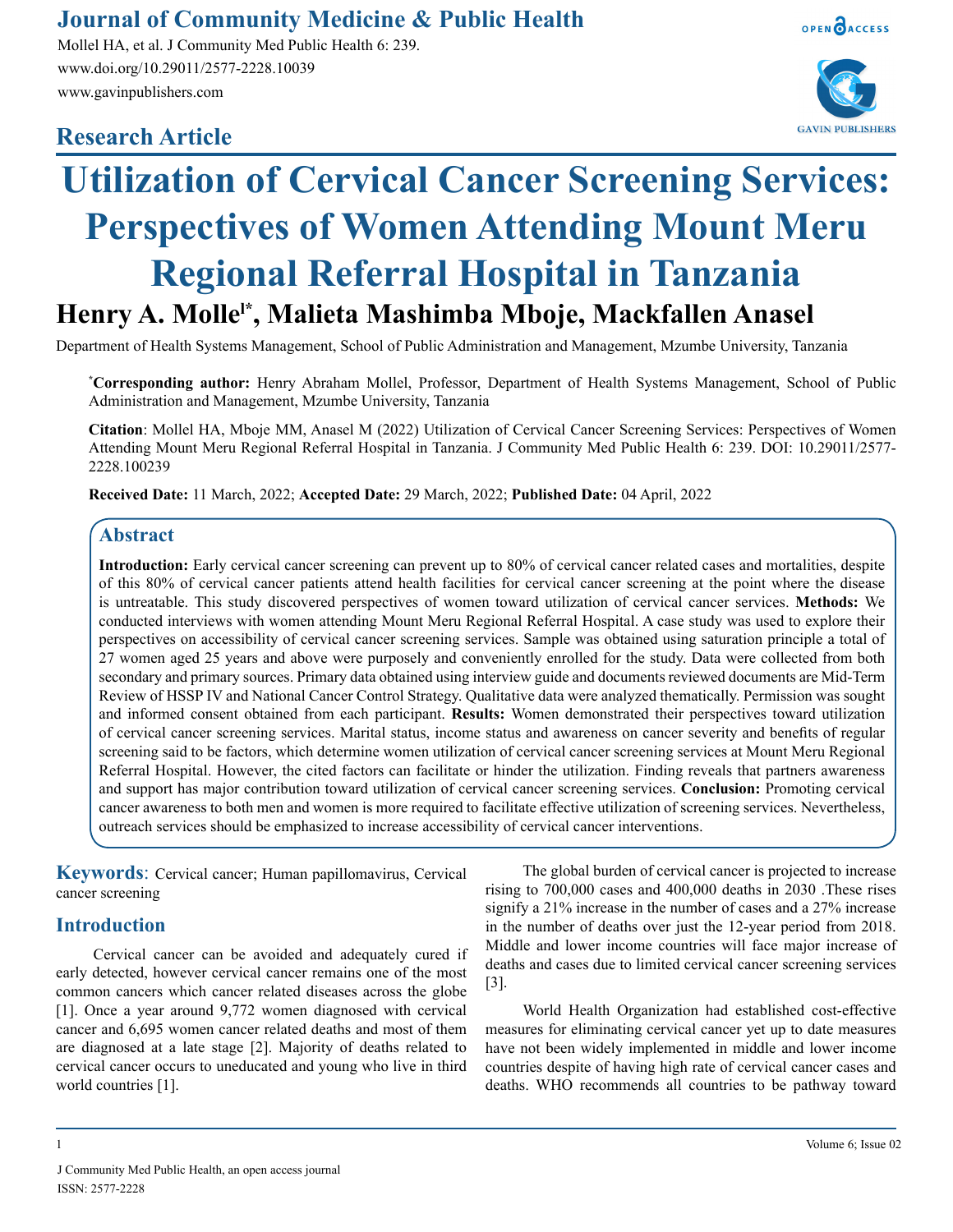elimination of cervical cancer as the public problem by 2030, through implementing cervical cancer intervention as the national program. Recommended measures for cervical cancer interventions are; Primary prevention (Human Papillomavirus Vaccination and Health education) Secondary prevention (screening with High Performance Test and treatment of pre-cancerous) and tertiary (treatment of cervical cancer). Reports shows that lesions cytology based screening and early treatment can prevent up to 80% of cervical cancer mortalities ,Primary and secondary intervention are cost effective compared to treatment of third (III) stage cervical cancer where by the survival rate of women is 32% to 35% [1].

For effective implementation of these measures government must scale it into national levels and deliver interventions using National platforms, measures for intervention are recommended to be responsive to women's needs, cultural, social, structural and economic barriers hindering women to access health services considering that health services which are integrated and people centered are fundamental toward effective implementation of cervical cancer services [1].

In Tanzania Ministry of Health and Social Welfare implemented national cervical cancer control strategy that targets provision of Human Papillomavirus Vaccination, health promotion and screening programs [4]. In 2014 Human Papillomavirus Vaccination program piloted in Kilimanjaro followed by cancer prevention and awareness campaign which launched in 2017 by Cancer Care Center at Kilimanjaro Christian Medical University College (KCMC). The program involved offering primary interventions and rising awareness and skills to health care provider concerning cervical cancer screening and treatment. Campaign involved northern Tanzania (Arusha and Kilimanjaro) covering Hai, Siha, Mwanga, Rombo, Moshi urban, Arusha urban and Moshi rural districts [4].

Regardless of efforts done by the Government of Tanzania to enhance both primary, secondary and tertiary cervical cancer interventions, it has reported that the coverage of cervical cancer screening services is low in middle and low income countries. The implementation of cytology screening based program has been difficult and where they have implemented the coverage is low [1]. Therefore we conducted qualitative study to explore perspectives of women on utilization of cervical cancer screening services.

#### **Methods**

We conducted qualitative case study from  $10<sup>th</sup>$  July 2021 to 30th March 2021 to get an in-depth understanding on perspectives of women toward utilization of cervical cancer screening services. The study involved interviews with women attending Mount Meru Regional Referral Hospital. A total of 27 women aged 25 years and above were purposely and conveniently selected for the study.

Women aged 25 years and above are at high risk of getting cervical cancer and are recommended by World Health Organization for screening.

Data were collected using interview guide and documentary review. Documents reviewed include National Cancer Control Strategy and data from DHSI2. The interview guide was prepared in Kiswahili and pre-tested at Meru District Hospital to non-participant of this study and findings from pilot were not included in study. Data were collected using tape recorder and conveniently transcribed using English language while interviews were conducted in Kiswahili, transcripts were read repeatedly to crosscheck data quality. Transcribed information were coded and analyzed thematically, statements which present the same theme were grouped together, subsequently findings were presented into narration and quotation and the most prominent quotes were nominated to support identified themes.

We sought permission to conduct study from Hospital management, acceptance to conduct the study was granted by the management of Mount Meru Regional Referral Hospital. During data collection we sought both verbal and written consent from participants, participation in the study was completely voluntary and freedom to withdrawal from the study was granted. Participants were given number instead of using their names.

#### **Results**

The study intended to explore perspectives of women on utilization of cervical cancer screening services. We found that social demographic factors influences utilization of cervical cancer screening services hence the result reveals that social demographic factors influence uptake of cervical cancer screening services. However participants shared some experience on barriers which hindered effective utilization.

#### **Awareness of cervical cancer**

Interviewed participants were asked what influenced them to visit health facility for cervical cancer screening; we found that most of participants demonstrated that awareness on the benefit of regular cervical cancer screening, disease susceptibility and seriousness of the disease facilitated them to attend screening services. Information gained from neighbors, health care providers and Medias mentioned to be basis of awareness on cervical cancer. Participants demonstrated that it is important for them to know health status hence the trend of non- communicable diseases like cancer in the world reported to be high.

*Currently there is a growing rate of cervical cancer cases all over the world. I utilize these services in order to understand my general health status, being healthier creates a sense of confidence in you and you hopefully live* (Respondent no 1, March 2021).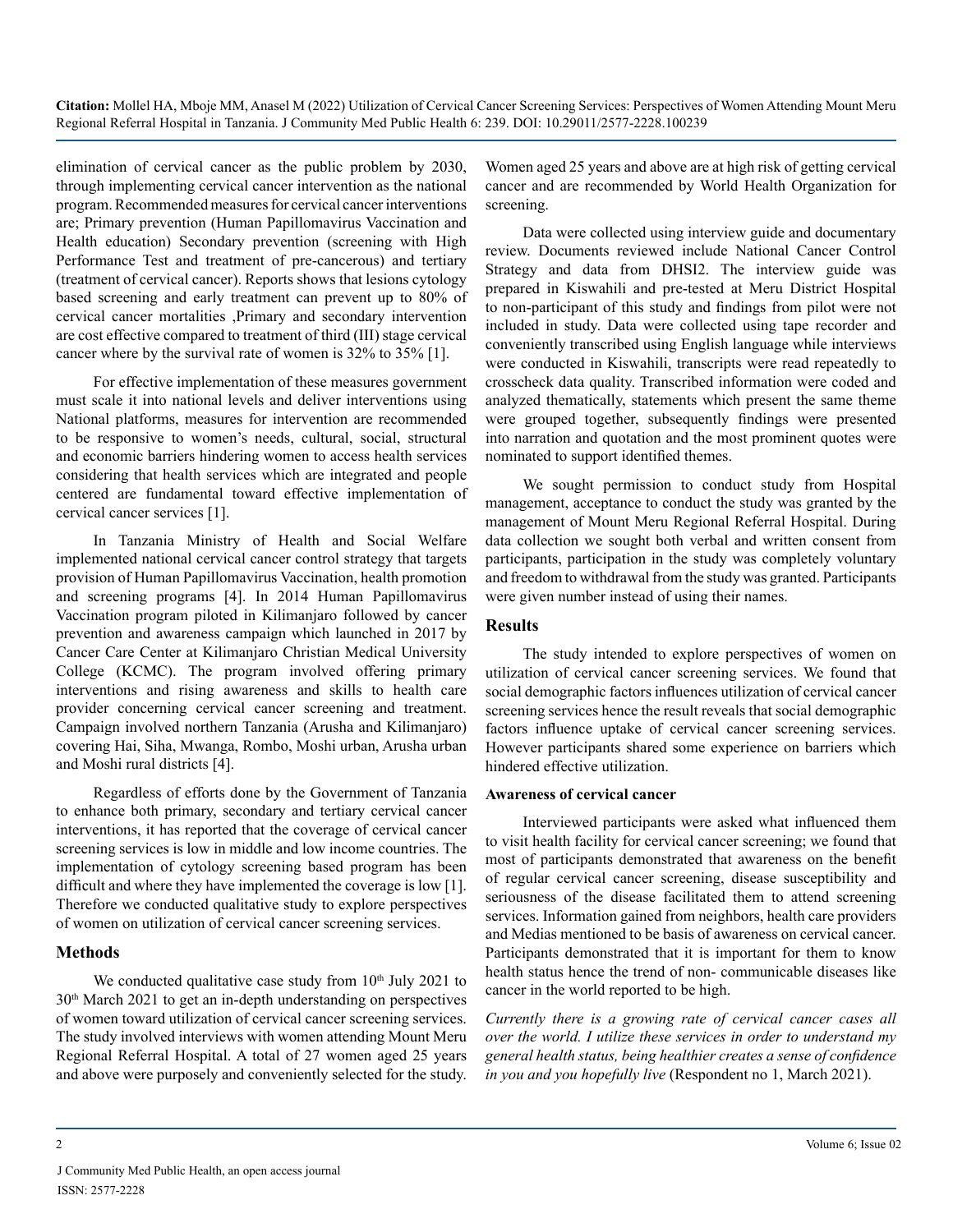Study participants validated their knowledge on cervical cancer susceptibility and they perceive cervical cancer as a serious disease;

*As I told you I'm HIV positive, I feel am the most susceptible to cancer than any other woman, thus why am here at the hospital. Imagine having HIV/AIDS and cervical cancer at the same time, its pain over pain. When I imagine that I schedule my plans for the test* (Respondent no 15, March 2021).

Nevertheless majority of respondent accredited information they gained from Mass Medias, health care providers and other sources contributed their awareness on cervical cancer;

*I remember I was listening to radio program that was airing about early cervical cancer screening. In this program women who were cervical cancer survivors said; they were first diagnosed cervical cancer positive they explained how early diagnosis facilitates easy treatment. From there I started attending Mt. Meru hospital for cervical cancer screening (Respondent no 4, March 2021).*

#### **Participant's demographic characteristics and uptake of cervical cancer screening services**

Finding of the study revealed that some demographic factors are associated with utilization of cervical cancer screening services. We found that Age, income status and marital status are the most important factors influencing women to visit facility for cancer screening services. Participants said that they attend for screening because reproductive age make them prone to cervical cancer, similarly marital status demonstrated to be reason for respondents to attend screening services, participants said that they get influenced from their life partners we found few women were escorted by their husband;

*My husband does persuade me to use these services. We were all unaware of these services at first point until we both attended an outreach project concerning screening for cervical cancer which was organized by a certain religious healthcare facility in our ward. From that moment he encouraged me to take my first test and he keeps on reminding me to go back for another test after every three years. As you can see he escorted me here* (Respondent no 6, March 2021).

#### **Income status and accessibility of cervical cancer screening services**

Study finding revealed that there is association between respondent's income and the uptake of cervical cancer screening services. Most of participants reported that sometimes they do not attend screening services effectively because they do not afford transportation fare they pay from their area of residence to health facility. Nevertheless participants demonstrated that access to cervical cancer services is limited they are required to move from one place to another place to search for services, considering low

economic status and competing life needs sometimes they opt to use income they get to buy basic needs like food for their family than incurring costs to travel for cervical cancer screening services;

*I work in a small business that enables me to pay for transportation from home to the hospital. But sometimes I fail to attend the service especially when the economy is not supporting. Some days you even miss money to attend the seminars for cervical cancer when the specialists invite us. The problem is with us who have no permanent businesses* (Respondent no 8, March 2021).

#### **Another respondent validated;**

*"I think women of higher income it's easier for them because they are too close to doctors compared to us of lower income. Some they have family doctors who advise them frequently on their health status"* (Respondent no 9, March 2021)

#### **Discussion**

The current study offers information on the perspectives of women toward effective utilization of cervical cancer screening services among women in Mount Meru Regional Referral Hospital. The study explored finding related to cervical cancer awareness mainly on benefit of regular screening, cervical cancer seriousness as well as susceptibility to cervical cancer. Additionally income and marital status reported to be factor-influencing women to attend cervical cancer screening services.

Participants of this study provided valuable information that could inform Government and other stakeholders on factors which falitate effective utilization of cervical cancer screening services. Most of participants revealed their good understanding about cervical cancer seriousness, susceptibility to cervical cancer and benefit of regular screening. They stated that being in reproductive age make them susceptible to cervical cancer, their perception showed that cervical cancer is the serious disease, which affects women health. This finding was consistent with the finding of Al-Muro, et al. on the factors associated with cervical cancer screening uptake: implications for the health of women in Jordan. Study finding indicated that; participants highly perceived that every woman of childbearing age was at risk of cervical cancer and that susceptibility increases with an increasing number of pregnancies [5]. Women perceived that they are at risk of developing cervical cancer in a range of age groups not just in the older age groups and their adherence to cervical cancer screening recommendations was affected by their beliefs about the susceptibility of contracting the disease.

Participants of this study demonstrated that severity of cervical cancer cervical cancer influenced them to attend for screening cervices this finding correspond with study finding of Ebu and Ogah [6] on the predictors of cervical cancer screening intentions of HIV- positive women in central region of Ghana.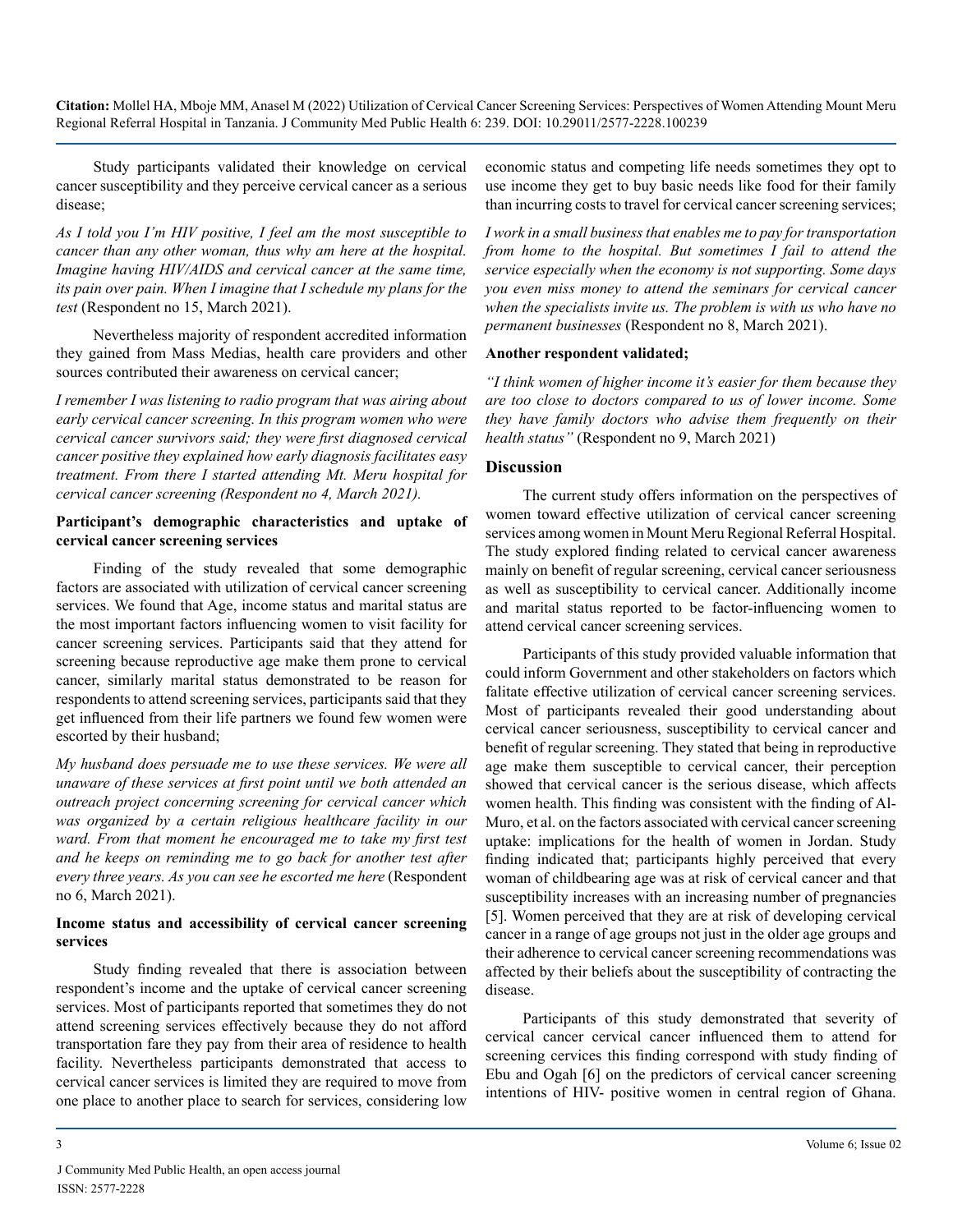The finding showed that perceived seriousness of cervical cancer was a determinant of cervical cancer screening intentions for HIV-positive women with high seriousness perception may be knowledgeable about the fact that cervical cancer is a deadly disease. This probably indicates that when women are aware of the difficulties they would face when they suffer from cervical cancer they will be influenced to utilize screening services. Perhaps participant's awareness is due to the fact that many of them receives education about cervical cancer from different sources like media, health care providers and relatives [7]. Literatures suggests that women need information so as they can make informed decision, if women they are not aware about cervical cancer they are likely not to attend cervical cancer screening effectively [7].

Participants of the current study pointed out marital status as the catalyst toward their attendance on cervical cancer screening services, possibly is due to influence and support from their husband. This finding corresponds with the study conducted by Nwabichie, et al. on the factors affecting uptake of cervical cancer screening among African Women in Klang Valley, Malasia. Finding reveals marital status as significant predictor of Pap smear uptake in the past three years [8]. Married women were found to be two (2) times more likely to have a good uptake (95%) unlike unmarried women (5%). This could be possibly husbands they have the knowledge about cervical cancer and benefits of early screening and treatment.

Literature demonstrates that women whom their husbands are knowledgeable about cervical cancer are more likely to attend cervical cancer screening than women whom their husband they don't have knowledge on cervical cancer. Moreover it is provided that men need information about cervical cancer so as to make informed decision to encourage their partner to attend screening services. World Health Organization reported that the uptake of cervical cancer screening needs a supportive strength within the community; men should be educated on the importance of regular screening to encourage their spouses on utilization of cervical cancer screening services [7].

Participant of the current study demonstrated how their income status affected attendance of cervical cancer screening services and seminars conducted by health care providers. Participants proved that despite of free provision of service they face challenge of lacking transport fare because services were provided away from their resident area; participants said that they opt to use money they earn to buy basic needs than paying transportation fare. The Finding is similar to the study by Woldesadik, et al. on the socio-demographic characteristics and associated factors influencing cervical cancer screening among women attending in St. Paul's teaching and referral hospital, Ethiopia [9]. The finding shows that women who had been earning 111-148 US dollars were more likely to seek for screening than women who earn less than

75 US dollars. Therefore, the failure of women to attend cervical cancer screening services probably attributed to women's income logically because of conflicting basic needs resulting to cervical cancer screening services become a last option.

Conversely, participants perceived it is easier to people with high income to have closeness with health care providers compared to people with lower income. This is probably due to classes in the society where by people with high income they are provided services differently with people with low-income level [10]. Government need to change this perception to enhance equity on access of cervical cancer services.

# **Conclusion**

Most participants of current study demonstrated determinants of their uptake of cervical cancer screening services, most prominent factors were marital status, awareness on cancer severity and benefits of regular screening as well as income status. This entails that men need to be provided enough information about cervical cancer so as to influence their partners, daughters and other relatives to attend screening services, adequate provision of cervical cancer training to health care providers and other community health care workers so as they can provide comprehensive health promotion and advice to clients [11,12]. Majority of participants pointed out low level of income as the major hindrances toward effective utilization of cervical cancer services. Participants said that sometimes they lack transportation fare to attend seminar and clinics. The finding call upon Government efforts to increase outreach services so as to accelerate geographical equity due to the fact that some women unable to reach cervical cancer services due to geographical constraints. This study limited its self and more focused to women other studies may aim to investigate the contribution of men toward cervical cancer screening in the society.

# **Acknowledgements**

We thank Management of Mount Meru Regional Referral Hospital for granting us permission to conduct study. Also we appreciate all participants of this study for their willingness to provide information that enabled development of this manuscript. Additionally we acknowledge reviewer for their tirelessly guidance toward improvement of this manuscript.

# **Author Contributions**

HM provided technical support, critically reviewed the drafted manuscript and extensively contributed to the development of the manuscript. MMM conducted interpretation and drafted the manuscript. YM developed idea, developed data collection tools, collected data, conducted transcription and analysis MA reviewed the study design, transcripts, data collection and analysis tools and